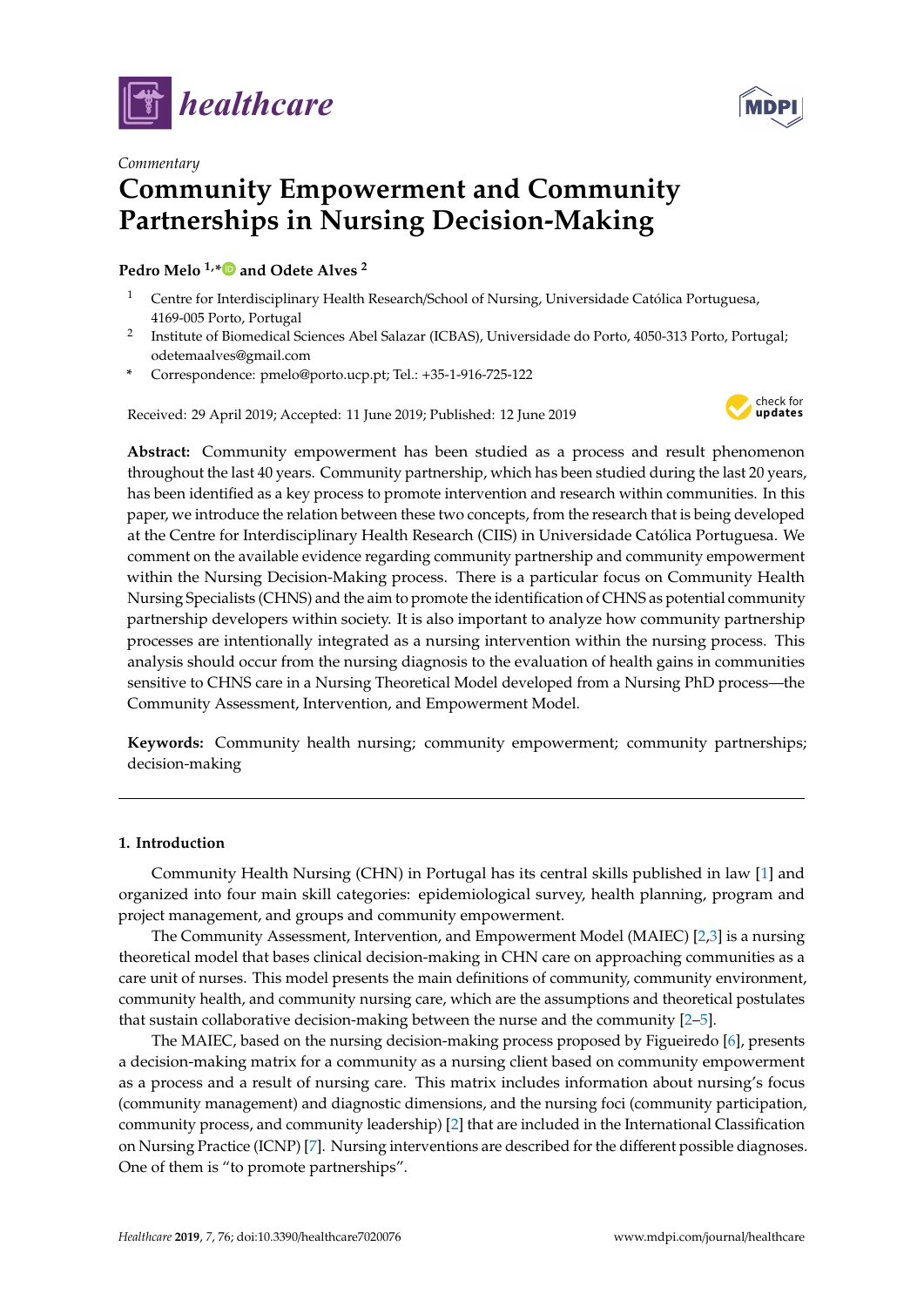The aim of this paper is to introduce the research process that we are developing at the Nursing Research Platform at the Centre for Interdisciplinary Health Research (CIIS) at Universidade Católica Portuguesa. Specifically, we consider our hypothesis that the intervention "to promote partnerships" has a relationship with community empowerment development, particularly with community partnerships. We started with the questions: How are community empowerment and community partnerships related to Community Health Nursing? How do community health nurses integrate the community partnerships process in their decision-making?

### **2. Community Empowerment and Community Health Nursing**

The number of studies on community empowerment has significantly increased over the last 30 years [\[8–](#page-6-0)[13\]](#page-6-1). This can be seen through the empowerment of neighborhood communities in the United States that have social problems, such as poverty, drug addiction, or violence. Various studies have continued to relate it to other health problems, specifically in relation to public health. Laverack proposes an assessment of community empowerment based on nine domains [\[13\]](#page-6-1). The "community participation" domain involves the active participation of community members in solving their own community problems. The "problem assessment capacities" domain is related to community skills to identify problems, solutions, and actions to solve those problems. The "local leadership" domain integrates the support of a leader into the community. The "organizational structure" domain identifies the existence of structures, such as committees, that are concerned with solutions to community problems. The "resource mobilization" domain considers the existence and raising of resources to offer solutions to community problems. "Links to others" relates to the connection of a community to other communities or sources of resources. The "ability to ask why" is an indicator of a community's ability to self-analyze its own condition. "Program management" refers to the capacity of the community to manage its intervention programs independently of external agents. "The relationship with outside agents" is the last community empowerment domain, which considers the external agent facilitation alongside the autonomy of community to solve its problems. These nine domains constitute an important instrument to assess community empowerment, called the "Empowerment Assessment Rating Scale" [\[13\]](#page-6-1). Alongside this assessment of community empowerment, Laverack explains the process of community empowerment using the Continuous Model of Community Empowerment, which was developed in different stages. This model starts with personal action (related to individual empowerment) and progresses to social and political action [\[14\]](#page-6-2).

There is a lack of studies on community empowerment in Community Health Nursing. In 2005, Falk-Rafael identified in her study that nurses could promote community empowerment in their practice at the intersection of public policy and personal lives [\[15\]](#page-6-3). In addition, a recent study has suggested that community health nurses contribute to the empowerment of Afro-Colombian community leaders by promoting control and social participation according to self-knowledge, organization, community engagement, intersectional work, and expanding project management [\[16\]](#page-6-4). In 2013, a report from an Irish Population Health interest group identified community empowerment as an intervention for public health nurses, more specifically concerning the building of coalitions between health professionals and community groups to solve specific community issues, such as improvement in breastfeeding rates [\[17\]](#page-6-5). Within the Portuguese political context and national legislation are four main community health nursing skills, one of which is community empowerment. Community empowerment is associated with an approach to CHN in which the community is the unit of nursing care. However, when we analyze the existing conceptual models and theories of nursing, we find that, in the majority of these studies, the community exists as a context of care to individuals and/or families [\[6,](#page-5-4)[18\]](#page-6-6). The MAIEC [\[2](#page-5-1)[–4\]](#page-5-6) is a conceptual framework and prescriptive theory that defines the concept of community as a set of people in a defined geographical context with functions that have been identified for its members and for the groups and organizations that they form. It requires a sense of identity that allows for the sharing of common goals. It is also an open system that results from the interaction of individuals, groups, and community organizations. The whole and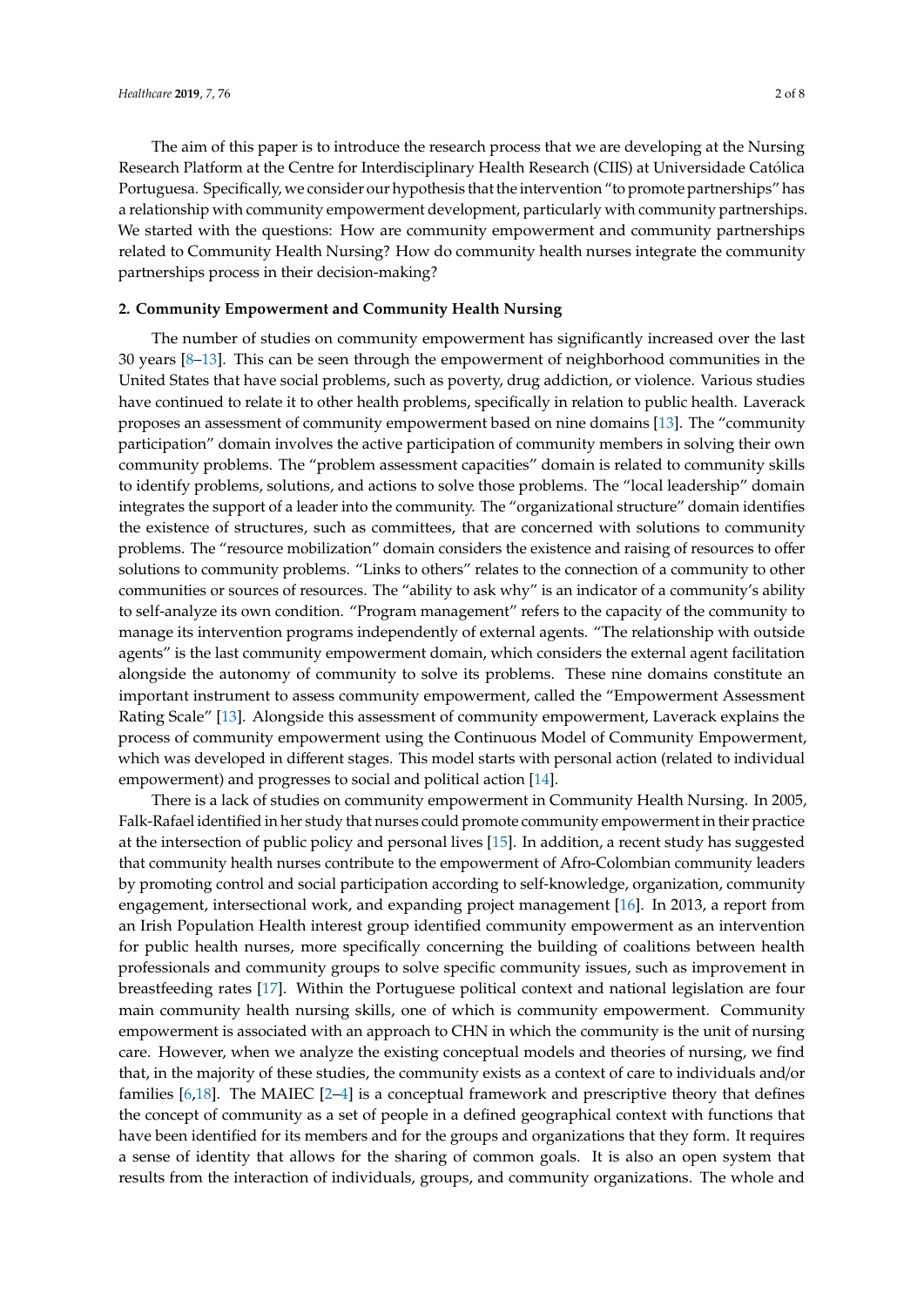the parts interact through community participation, leadership, and processes [\[4\]](#page-5-6). The MAIEC integrates community empowerment within the definition of community health, describing it as a dynamic process of community empowerment in which community participation, processes, and leadership combine in order to be able to identify and solve problems and mobilize community resources. Community health determinants are related to public health determinants in terms of community empowerment indicators, and enhance the effectiveness of a community intervention from a collaborative perspective  $[2,4]$  $[2,4]$ . In this way, nursing care to the community as a unit is defined by the MAIEC as the development of a collaborative and empowering action by the community that grounds the approach of community management as an enhancer of community health gains sensitive to nursing care. It conceptualizes the community empowerment approach as a process in an integrated and integrative view of the community as a whole and that results in the community's achieving the highest level of community empowerment  $[2-4]$  $[2-4]$ . This model also has a decision-making matrix  $[2,4]$  $[2,4]$ , which is based on the ICNP [\[7\]](#page-5-5), that places a central focus on nursing attention (community management) and three diagnostic dimensions (community participation, community process, and community leadership). Each dimension has specific diagnostic criteria whose satisfaction may lead to a judgment that forms a main nursing diagnosis (e.g., community management commitment) and a secondary diagnosis (e.g., community leadership commitment: knowledge of leaders not demonstrated. The MAIEC was developed from a constructivist perspective using two research techniques: the focus group, which was comprised of Portuguese community health nurses, and the Delphi panel, which was comprised of a population of community heal[th](#page-2-0) nurses from Portugal  $[2,3]$  $[2,3]$ . Figure 1 shows an illustration of the relation between the nursing focus and data in the MAIEC decision-making matrix.

<span id="page-2-0"></span>

#### **MAIEC - Nursing Decision-Making Matrix**

**Figure 1.** The Community Assessment, Intervention, and Empowerment Model (MAIEC)'s nursing **Figure 1.** The Community Assessment, Intervention, and Empowerment Model (MAIEC)'s nursing diagnosis matrix for a community. diagnosis matrix for a community.

Considering that the MAIEC functions as a diagnostic decision-making for nursing care to the Considering that the MAIEC functions as a diagnostic decision-making for nursing care to the community as client, community partnerships appear to be associated with the secondary focus of community as client, community partnerships appear to be associated with the secondary focus of community participation that is related to the interaction of the community with both the internal community participation that is related to the interaction of the community with both the internal system and with other community subsystems [2,3]. system and with other community subsystems [\[2,](#page-5-1)[3\]](#page-5-2).

## **3. Community Partnerships and Community Empowerment 3. Community Partnerships and Community Empowerment**

Community partnerships are analyzed as a strategy, integrated into community-based interventions (CBIs), and have been deeply studied over the last two decades [\[19–](#page-6-7)[22\]](#page-6-8). In the interventions (CBIs), and have been deeply studied over the last two decades [19–22]. In the context context of CBIs, partnerships emerge from a continuous relation between an external agent and Community partnerships are analyzed as a strategy, integrated into community-based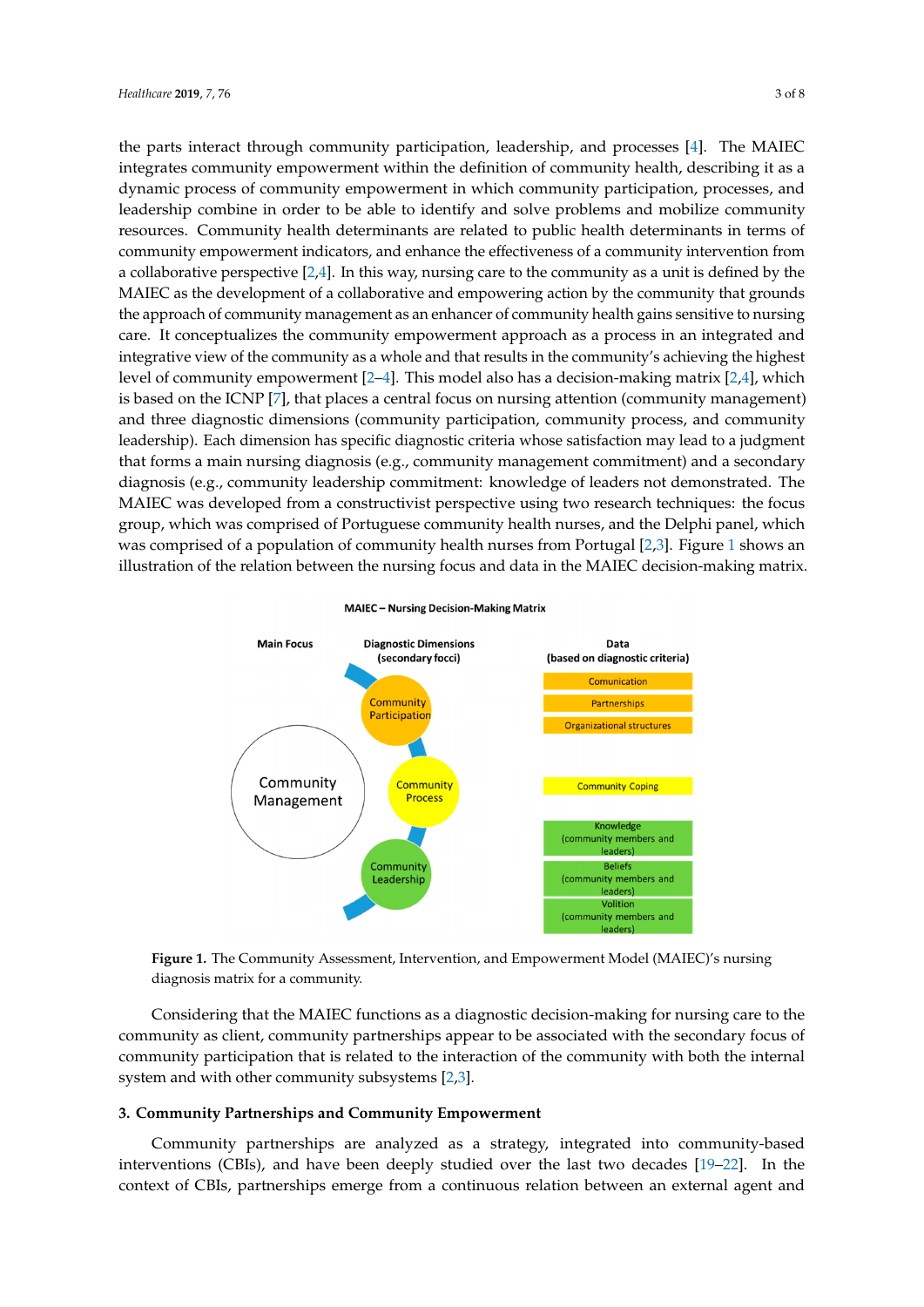community members and organizations for the purpose of mobilizing resources and knowledge and promoting community intervention projects. Researchers also identify community partnerships as a process that improves communication between organizations and people inside communities to make collective goals clearer and more commonly understood [\[23\]](#page-6-9) or to develop new resources for individuals to access and use to solve problems, such as the provision of support to Diabetic Prevention Services in youth [\[24\]](#page-6-10). Other researchers include community partnerships within the process of Community-Based Participatory Research (CBPR) [\[25\]](#page-6-11), and consider the trust between a member of a community and external agents that develop research to be the key to a community partnership in CBPR.

Regarding community empowerment, partnerships are identified as a higher stage of the community empowerment process [\[14\]](#page-6-2), which is attained just before the acquisition of the level of political and social action. According to CHN's community empowerment approach, the MAIEC describes partnerships as data that serve as diagnostic criteria for the community participation focus, integrated in the main diagnosis on the community management nursing focus, as shown in Figure [1.](#page-2-0) Following this diagnosis, the MAIEC suggests that, in a situation where community partnerships do not exist, which enables the sub-diagnosis of community participation being in jeopardy, one of the interventions might be "to promote community partnerships".

Community involvement in genuine community partnerships is increasingly being accepted as best practice in community intervention projects, despite the many challenges, barriers, obstacles, and difficulties in doing so [\[26\]](#page-6-12).

The process of promoting community partnerships implies, at an early stage, the identification of potential partners in the community who are interested in sharing a common purpose. Together, stakeholders should question why the partnership is necessary to achieve the purpose. The recognition of the problems and goals to be achieved is the basis of this first contact [\[27\]](#page-6-13).

Use of the partnership life-cycle model, which represents the status of a partnership, could help its members to understand where they are, why they are there, and the conditions that need to be satisfied and then maintained to realize the full potential of the partnership [\[27\]](#page-6-13).

Habana-Hafner, Reed, and Associates (1989) developed the framework for Partnerships for Community Development for Organizational and Community Development (University of Massachusetts, Amherst) [\[28\]](#page-6-14). This framework, which is presented in Figure [2,](#page-4-0) has two abstract concepts at its essence: (1) identity—the membership in a group, its shared sense of meaning and goals, values, and culture, interpersonal relations, shared resources, history, and synergy; and (2) productive work—leadership, decision-making, communication, policies and rules, roles, evaluation, organizational structure, and group dynamics. The partnership must interact with a dynamic and persistent external environment with such influences as geography, history, politics, economics, power structure, and ethnic and cultural diversity. Three stages of development occur as organizations work together in the partnership. Prior to Stage 1 is preparation: Knowing the environment, which involves clarifying broad concerns, exploring environmental influences, and defining membership. Stage 1 is Negotiation and Problem Clarification; Stage 2 is Direction Setting, Trust Building, and Empowerment; and Stage 3 is Developing a Structure and Operations. Following Stage 3 is Assessment: Impact on the Environment, in which the partnership evaluates its outcomes. The partnership may then end, depending on different strategies to overcome the initial problem, or emphasis on another problem [\[29\]](#page-6-15).

For the maintenance and sustainability of a partnership, it is important to know, through joint reflection, the current level of collaboration between members and whether collaborative efforts have maximized the effectiveness of the partner organization [\[29\]](#page-6-15). Various authors state that the sustainability of a community partnership is anchored in continued training and technical assistance to build upon the partnership's capacity and influence [\[29](#page-6-15)[–36\]](#page-7-0).

In addition, to sustain collaboration, resources and strategic program planning must also exist. Planning must be both short-term and long-term. The collaboration must be able to identify emerging trends and issues and develop strategies for any necessary expansion [\[36\]](#page-7-0).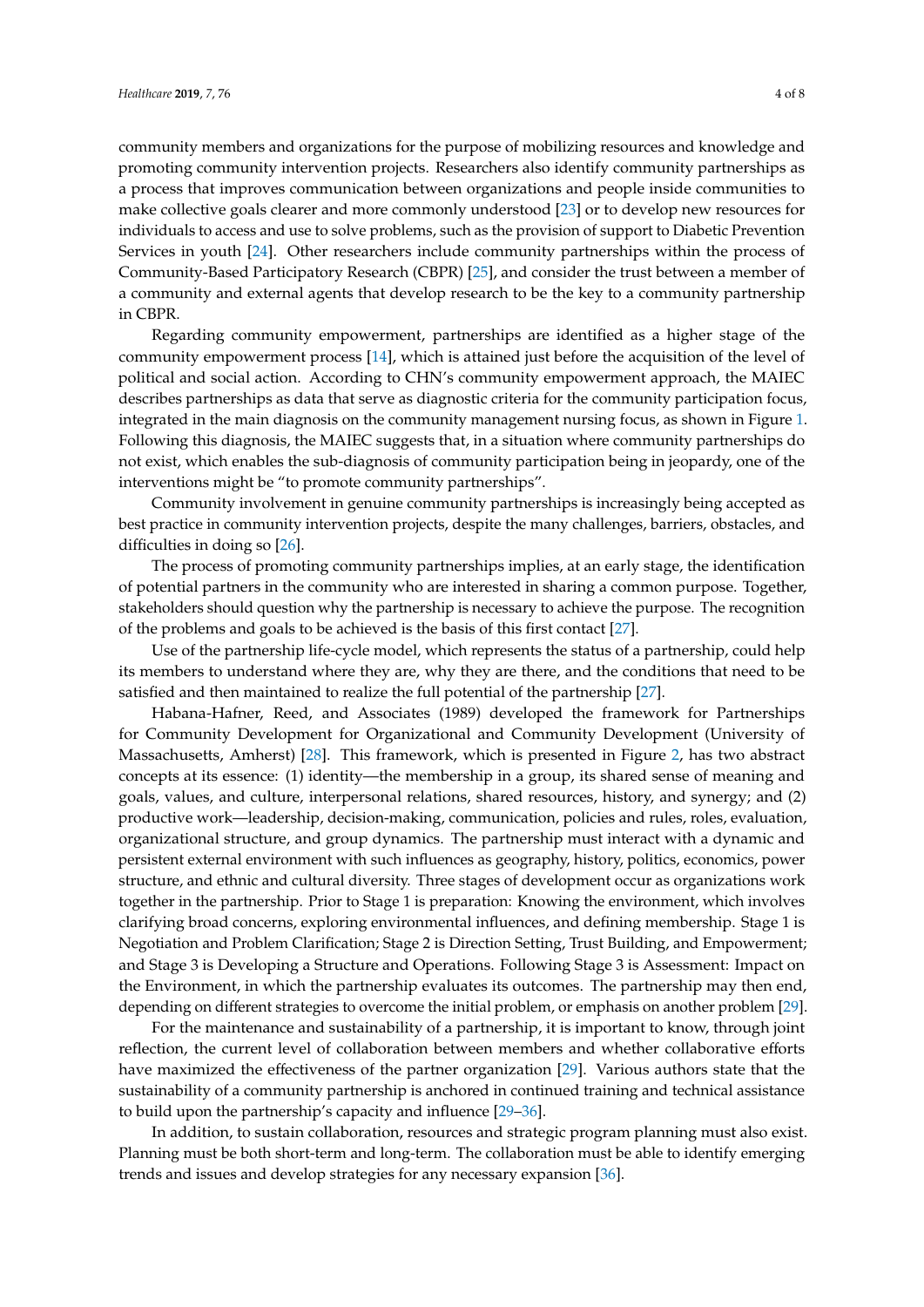<span id="page-4-0"></span>

**Figure 2.** Framework for Partnerships for Community Development [28]. **Figure 2.** Framework for Partnerships for Community Development [\[28\]](#page-6-14).

The active and democratic participation of a community in community development results in in community empowerment, which, according to the World Health Organization (WHO, 2009), In community empowerment, which, according to the World Health Organization (WHO, 2009), implies not only the involvement and participation of communities in their own development, but mights not only the involvement and participation of communities in their own development, but also community ownership and action that explicitly aims at social and political change [\[35\]](#page-7-1). These also community ownership and action that explicitly aims at social and political change [35]. These are essential conditions that partnerships must satisfy for interventions to be successful, with a view are essential conditions that partnerships must satisfy for interventions to be successful, with a view to working towards sustainable community development [35–38]. Community development cannot to working towards sustainable community development [\[35](#page-7-1)[–38\]](#page-7-2). Community development cannot The active and democratic participation of a community in community development results occur if citizens do not participate in projects/programmes [\[37\]](#page-7-3).

occur if citizens do not participate in projects/programmes [37]. Coalition building promotes and develops alliances among organizations or constituencies for a Coalition building promotes and develops alliances among organizations or constituencies for a common purpose. It builds linkages, solves problems, and/or enhances local leadership to address common purpose. It builds linkages, solves problems, and/or enhances local leadership to address health concerns [38,39]. health concerns [\[38,](#page-7-2)[39\]](#page-7-4).

Regarding community health nursing, a recent study identified community partnerships as Regarding community health nursing, a recent study identified community partnerships as important to community resilience in vulnerable communities [\[40\]](#page-7-5). Public health nurses use strategies in vertical transmitters of the community resilience in vertical transmitters of the community results of the community to promote stakeholder involvement, such as forums and education sessions to increase a community's<br>to promote stakeholder involvement, such as forums and education sessions to increase a community's awareness of its strengths, and promote a community's capability to engage all stakeholders to bring<br> their skills together to promote community partnerships to respond to vulnerability in situations such as natural catastrophes.

## **4. Discussion and Conclusions**

decision-making related to a community as a care unit of nurses and community empowerment, integrating community partnerships into nursing diagnostic criteria and interventions. In this context, a community partnership is a complex process of leadership construction in communities and is enforced by the diagnostic dimension community participation in the MAIEC Decision-Making matrix [\[2\]](#page-5-1). The framework for Partnerships for Community Development [\[25\]](#page-6-11) is a valuable reference for the assessment and promotion of community partnerships. Considering the framework analyzed above, we found a clear relationship between nursing

Nursing interventions, such as "negotiate partnership", "advocate partnership", "promote partnership", and "manage partnership" are clearly related to this framework, and are included  $p_{\text{min}}$ , and a community health purses in promoting community partnerships, in a systemic and are in the relationships of the role of community health nurses in promoting community partnerships, in a systemic and in the role of community health nurses in promoting community partnerships, in a systemic and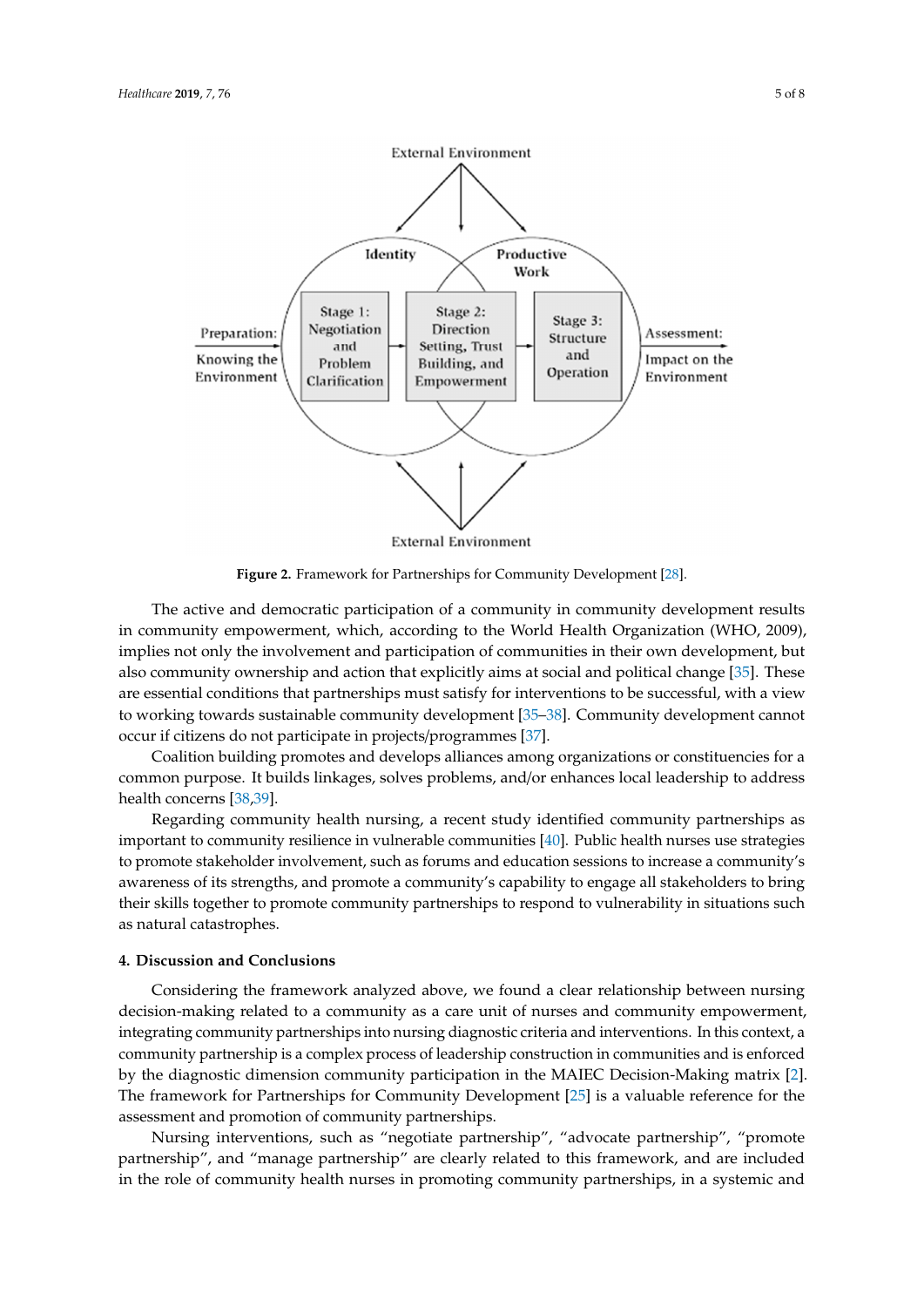multidisciplinary approach to community health, for the empowerment of a community both as a process and as a result.

Using theoretical models, such as the MAIEC, community health nurses are able to base the nursing profession on the nursing discipline, introduce the community as a client into the nursing process, make community health nursing diagnoses, and prescribe nursing interventions to respond to those diagnoses.

Interventions related to community participation, which include community partnerships, allow for the promotion of community empowerment as a process of nursing decision-making. Nursing interventions also allow for the promotion of efficient community management to make a community the "owner" of its own problems, which is an approach that has been upheld by various researchers since the 1980s and is currently upheld within the modern research context [\[8–](#page-6-0)[14\]](#page-6-2).

Although there exist difficulties, barriers, and obstacles in the promotion of community partnerships [\[23\]](#page-6-9), community health nurses have, in an organizational context, proximity to communities. This fact facilitates their active participation in the promotion of cohesion and the construction of common objectives. Nurses are, in this way, an important link in a multidisciplinary team whose objective is to promote effective community partnerships based on community empowerment.

It is necessary to carry out more studies to identify specific models of promotion of community partnerships, integrated in the nursing process, that allow for the identification of nursing diagnoses and interventions that specifically bear upon community partnerships. However, the existence of a nursing model that identifies a community partnership based on diagnostic criteria based on community empowerment is an important step to achieve this, and represents a challenge to organizations that count on community health nurses to promote community partnerships and community empowerment related to community health.

At the CIIS, we are developing a quasi-experimental study with different kinds of communities to test the influence of the MAIEC on the development of community empowerment, implement the interventions suggested by the decision-making matrix of this Theoretical Nursing Model, and assess the health gains sensitive to nursing care of communities, including the improvement of community partnerships. We are also developing studies on the barriers to and facilitators of these community partnerships to contribute to the identification of CHNS contributions to community empowerment in general and to community partnerships specifically.

**Funding:** This research received no external funding.

**Conflicts of Interest:** The authors declare no conflicts of interest.

## **References**

- <span id="page-5-0"></span>1. República Portuguesa. Competências do Enfermeiro Especialista em Enfermagem Comunitária. Regulamento Nº 428. Diário da República nº135 Série II de 16 de Julho. Ordem dos Enfermeiros; 2018. Available online: https://dre.pt/web/guest/pesquisa/-/search/[115698616](https://dre.pt/web/guest/pesquisa/-/search/115698616/details/normal?l=1)/details/normal?l=1 (accessed on 19 February 2019).
- <span id="page-5-1"></span>2. Melo, P.; Silva, R.; Figueiredo, M.H. Attention foci in community health nursing and community empowerment: A qualitative study. *Rev. Enferm. Ref.* **2018**, *19*, 81–90. [\[CrossRef\]](http://dx.doi.org/10.12707/RIV18045)
- <span id="page-5-2"></span>3. Melo, P. Enfermagem Comunitária Avançada: Um Modelo de Empoderamento Comunitário. Ph.D. Thesis, Universidade Católica Portuguesa, Porto, Portugal, 16 November 2016.
- <span id="page-5-6"></span>4. Melo, P. (Ed.) *MAIEC-Manual do Utilizador*; Porto, Portugal, 2017; Available online: https://[issuu.com](https://issuu.com/pedro.a.melo/docs/maiec-manual_do_utilizador)/pedro. a.melo/docs/[maiec-manual\\_do\\_utilizador](https://issuu.com/pedro.a.melo/docs/maiec-manual_do_utilizador) (accessed on 19 February 2019).
- <span id="page-5-3"></span>5. Standing, M. *Clinical Judgement and Decision-Making for Nursing Students*, 2nd ed.; Sage: London, UK, 2014.
- <span id="page-5-4"></span>6. Figueiredo,M.H.*Modelo Dinâmico de Avaliação e Intervenção Familiar- uma Abordagem Colaborativa em Enfermagem de Família*; Lusodidata: Loures, Portugal, 2012.
- <span id="page-5-5"></span>7. Ordem dos Enfermeiros. *Classificação Internacional para a Prática de Enfermagem (CIPE) 2015-Edição Portuguesa*; Lusodidata: Loures, Portugal, 2015.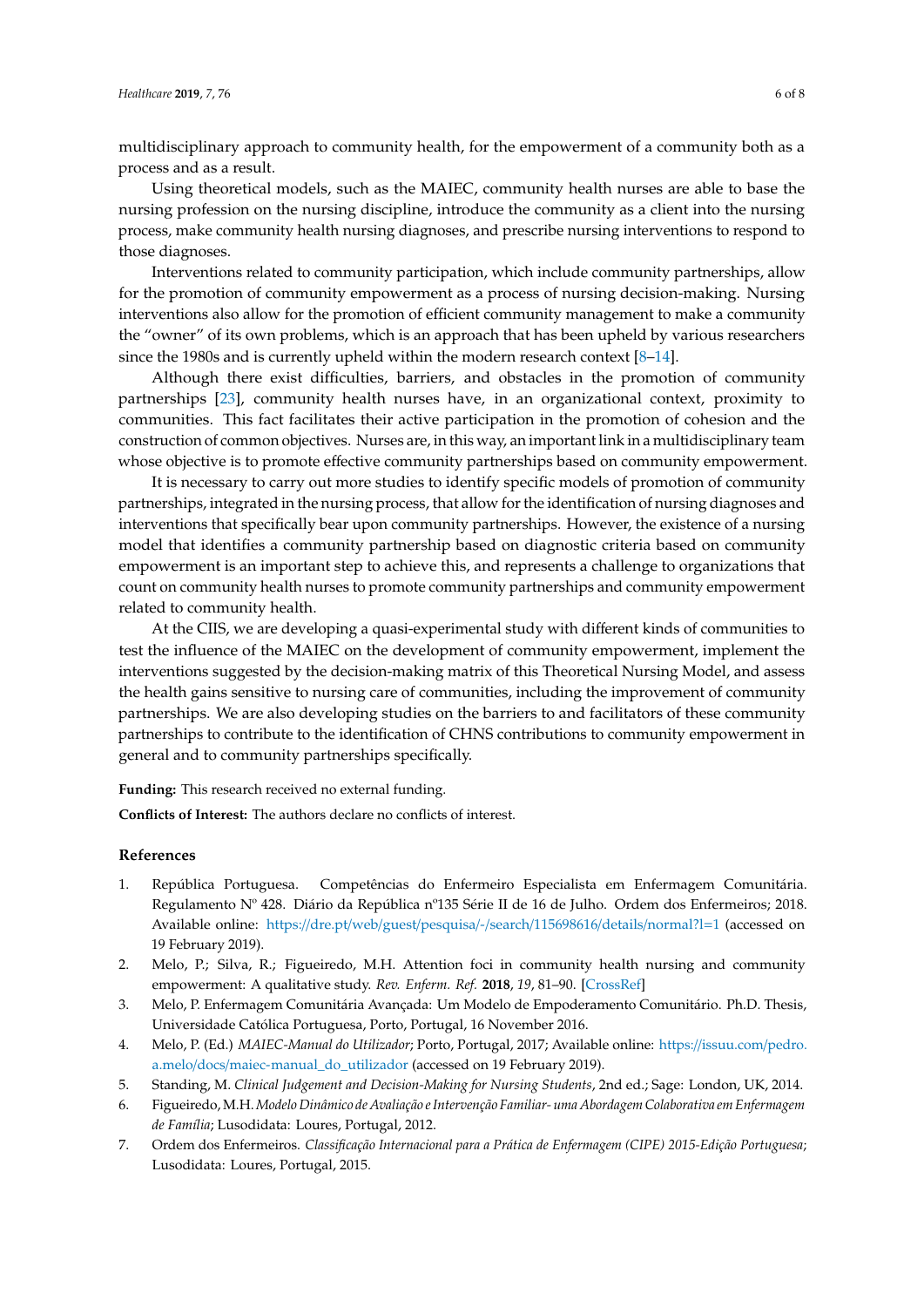- <span id="page-6-0"></span>8. Rappaport, J. In praise of paradox: A social policy of empowerment over prevention. *Am. J. Community Psychol.* **1981**, *9*, 1–24. [\[CrossRef\]](http://dx.doi.org/10.1007/BF00896357) [\[PubMed\]](http://www.ncbi.nlm.nih.gov/pubmed/7223726)
- 9. Israel, B.A.; Checkoway, B.; Schulz, A.; Zimmerman, M. Health education and community empowerment: Conceptualizing and measuring perceptions of individual, organizational and community control. *Health Educ. Q.* **1994**, *21*, 149–170. [\[CrossRef\]](http://dx.doi.org/10.1177/109019819402100203) [\[PubMed\]](http://www.ncbi.nlm.nih.gov/pubmed/8021145)
- 10. Gibbon, M.; Labonté, R.; Laverack, G. Evaluating community capacity. *Health Soc. Care Community* **2002**, *10*, 485–491. [\[CrossRef\]](http://dx.doi.org/10.1046/j.1365-2524.2002.00388.x) [\[PubMed\]](http://www.ncbi.nlm.nih.gov/pubmed/12485136)
- 11. De Vos, P.; De Ceukelaire, W.; Malaise, G.; Pérez, D.; Lefèvre, P.; Van der Stuyft, P. Health through people's empowerment: A rights-based approach to participation. *Health Hum. Rights* **2009**, *11*, 23–35. [\[CrossRef\]](http://dx.doi.org/10.2307/40285215) [\[PubMed\]](http://www.ncbi.nlm.nih.gov/pubmed/20845848)
- 12. Kasmel, A.; Andersen, P.T. Measurement of community empowerment in three community programs in Rapla (Estonia). *Int. J. Environ. Res. Public Health* **2011**, *8*, 799–817. [\[CrossRef\]](http://dx.doi.org/10.3390/ijerph8030799) [\[PubMed\]](http://www.ncbi.nlm.nih.gov/pubmed/21556179)
- <span id="page-6-1"></span>13. Laverack, G. Using a 'domains' approach to build community empowerment. *Community Dev. J.* **2005**, *41*, 4–12. [\[CrossRef\]](http://dx.doi.org/10.1093/cdj/bsi038)
- <span id="page-6-2"></span>14. Laverack, G. *Health Promotion Practice: Power and Empowerment*; Sage: London, UK, 2004.
- <span id="page-6-3"></span>15. Falk Rafael, A. Speaking Truth to Power Nursing's Legacy and Moral Imperative. *Adv. Nurs. Sci.* **2005**, *28*, 212–223. [\[CrossRef\]](http://dx.doi.org/10.1097/00012272-200507000-00004)
- <span id="page-6-4"></span>16. Velásquez, V.F.G.; Barreto, Y.L.L. Empoderamiento de líderes comunitarias afrocolombianas desde la Atención Primaria de Salud. *Avances en Enferm.* **2017**, *35*, 133–147. [\[CrossRef\]](http://dx.doi.org/10.15446/av.enferm.v35n2.54986)
- <span id="page-6-5"></span>17. Population Health Interest Group. *Public Health Nursing in Ireland: Demonstrating Interventions from Practice*; Institute of Community Health Nursing: Dublin, Ireland, 2013.
- <span id="page-6-6"></span>18. Tomey, A.M.; Alligood, M.R. *Teóricas de Enfermagem e a Sua Obra: Modelos e Teorias de Enfermagem*, 5th ed.; Lusociência: Loures, Portugal, 2004.
- <span id="page-6-7"></span>19. Molina, M.A.; Gorman, D.M. The Perth Amboy Community Partnership for Youth: Assessing its effects at the environmental and individual levels of analysis. *Q. Community Health Educ.* **1995**, *15*, 363–378. [\[CrossRef\]](http://dx.doi.org/10.2190/KJ04-B8CY-PXF4-RPGR)
- 20. Zakus, J.D.L.; Lysack, C.L. Revisiting community participation. *Health Policy Plan.* **1998**, *13*, 1–12. [\[CrossRef\]](http://dx.doi.org/10.1093/heapol/13.1.1) [\[PubMed\]](http://www.ncbi.nlm.nih.gov/pubmed/10178181)
- 21. Vaidya, A.; Pradhan, B. Community participation in health: A brief review and the experience of Kathmandu Medical College with the Duwakot community. *Kathmandu Univ. Med. J.* **2008**, *6*, 526–532. [\[CrossRef\]](http://dx.doi.org/10.3126/kumj.v6i4.1750)
- <span id="page-6-8"></span>22. McNeish, R.; Rigg, K.K.; Tran, Q.; Hodges, S. Community-based behavioral health interventions: Developing strong community partnerships. *Eval. Program. Plan.* **2019**, *73*, 111–115. [\[CrossRef\]](http://dx.doi.org/10.1016/j.evalprogplan.2018.12.005) [\[PubMed\]](http://www.ncbi.nlm.nih.gov/pubmed/30580000)
- <span id="page-6-9"></span>23. Franza, B.; Skinnera, D.; Kerrb, A.M.; Penfoldc, R.; Kelleherd, K. Hospital–Community Partnerships: Facilitating Communication for Population Health on Columbus' South Side. *Health Commun.* **2018**, *33*, 1462–1474. [\[CrossRef\]](http://dx.doi.org/10.1080/10410236.2017.1359033) [\[PubMed\]](http://www.ncbi.nlm.nih.gov/pubmed/28850263)
- <span id="page-6-10"></span>24. Pike, J.M.; Yazel Smith, L.; Haberlin, K.M.; Hannon, T.S. Feasibility of Implementing Community Partnerships to Provide Diabetes Prevention Services to Youth. *J. Community Health* **2019**, *44*, 137–142. [\[CrossRef\]](http://dx.doi.org/10.1007/s10900-018-0563-4) [\[PubMed\]](http://www.ncbi.nlm.nih.gov/pubmed/30094724)
- <span id="page-6-11"></span>25. Teufel Shone, N.I.; Schwartz, A.L.; Hardy, L.J.; de Heer, H.D.; Williamson, H.J.; Dunn, D.J.; Polingyumptewa, K.; Chief, C. Supporting New Community-Based Participatory Research Partnerships. *Int. J. Environ. Res. Public Health* **2019**, *16*, 44. [\[CrossRef\]](http://dx.doi.org/10.3390/ijerph16010044) [\[PubMed\]](http://www.ncbi.nlm.nih.gov/pubmed/30585213)
- <span id="page-6-12"></span>26. Alves, O.; Santos, P.C.; Fernandes, L.; Moreira, P. Barriers, obstacle, difficulties or challenges in development of health partnerships in community intervention projects: A systematic review. *BMC Health Serv. Res.* **2018**, *18*, 165.
- <span id="page-6-13"></span>27. Center for Community Health and Development. "Toolkits 1: Creating and Maintaining Partnerships". Community Tool Box University of Kansas. 2017. Available online: https://ctb.ku.edu/en/[creating-and](https://ctb.ku.edu/en/creating-and-maintaining-partnerships)[maintaining-partnerships](https://ctb.ku.edu/en/creating-and-maintaining-partnerships) (accessed on 3 March 2019).
- <span id="page-6-14"></span>28. Habana Hafner, S.; Redd, H.B. *Partnerships for Community Development: Resources for Practitioners and Trainers*; University of Massachusetts Center for Organizational and Community Development: Amherst, MA, USA, 1989.
- <span id="page-6-15"></span>29. Lester, H.; Birchwood, M.; Tait, L.; Shah, S.; England, E.; Smith, J. Barriers and facilitators to partnership working between Early Intervention Services and the voluntary and community sector. *Health Soc. Care Community* **2008**, *16*, 493–500. [\[CrossRef\]](http://dx.doi.org/10.1111/j.1365-2524.2008.00760.x) [\[PubMed\]](http://www.ncbi.nlm.nih.gov/pubmed/18328058)
- 30. Butterfoss, F.D. *Coalitions and Partnerships in Community Health*; Jossey-Bass: San Francisco, CA, USA, 2007.